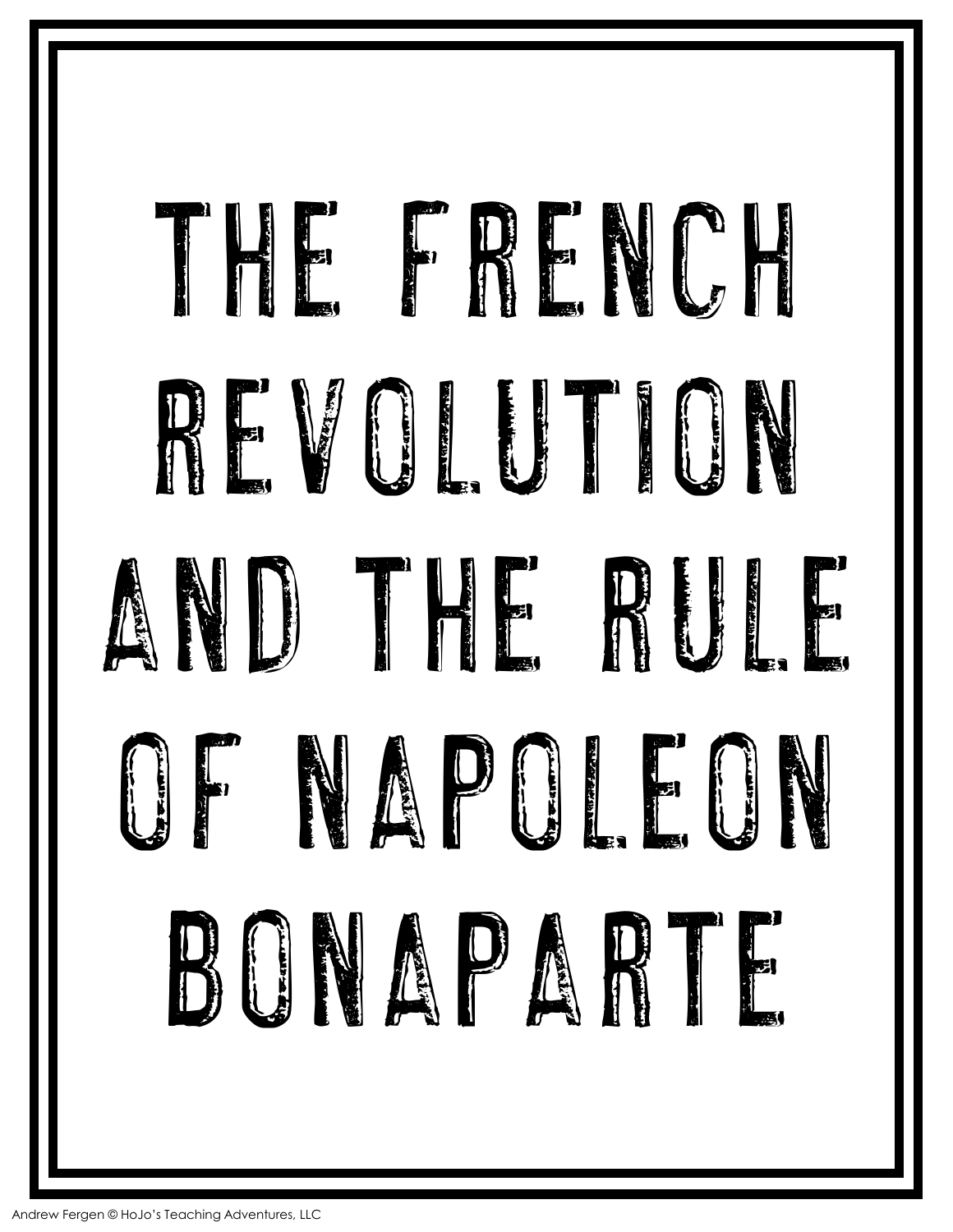## **Thank you for previewing this download!!** ☺

This is a great way to allow your middle or high school students the opportunity to share what they have learned about Napoleon Bonaparte and the French Revolution with others.

This download is a project based learning activity, assessment, or review. Depending upon your classroom needs and content standards, it could be used in any middle or high school classroom.

## **With purchase you receive –**

- Page 4-5\_\_\_\_\_\_\_\_\_\_\_\_\_\_\_\_Example book pages
- Page 6-7 Student direction page
- Page 8 Rubric
- Page 9 Example Book Pages
- Page 10-14 Student Book Page Options

To help best fit the needs in your classroom, the student direction page, rubric, and example book pages are available in an **EDITABLE format** where you can change the text to meet your individual student and classroom needs.

If you have any questions, please leave a Q&A in our TpT store or email us at [info@HeatherFergen.com](mailto:info@HeatherFergen.com)

Thank you! Andrew & Heather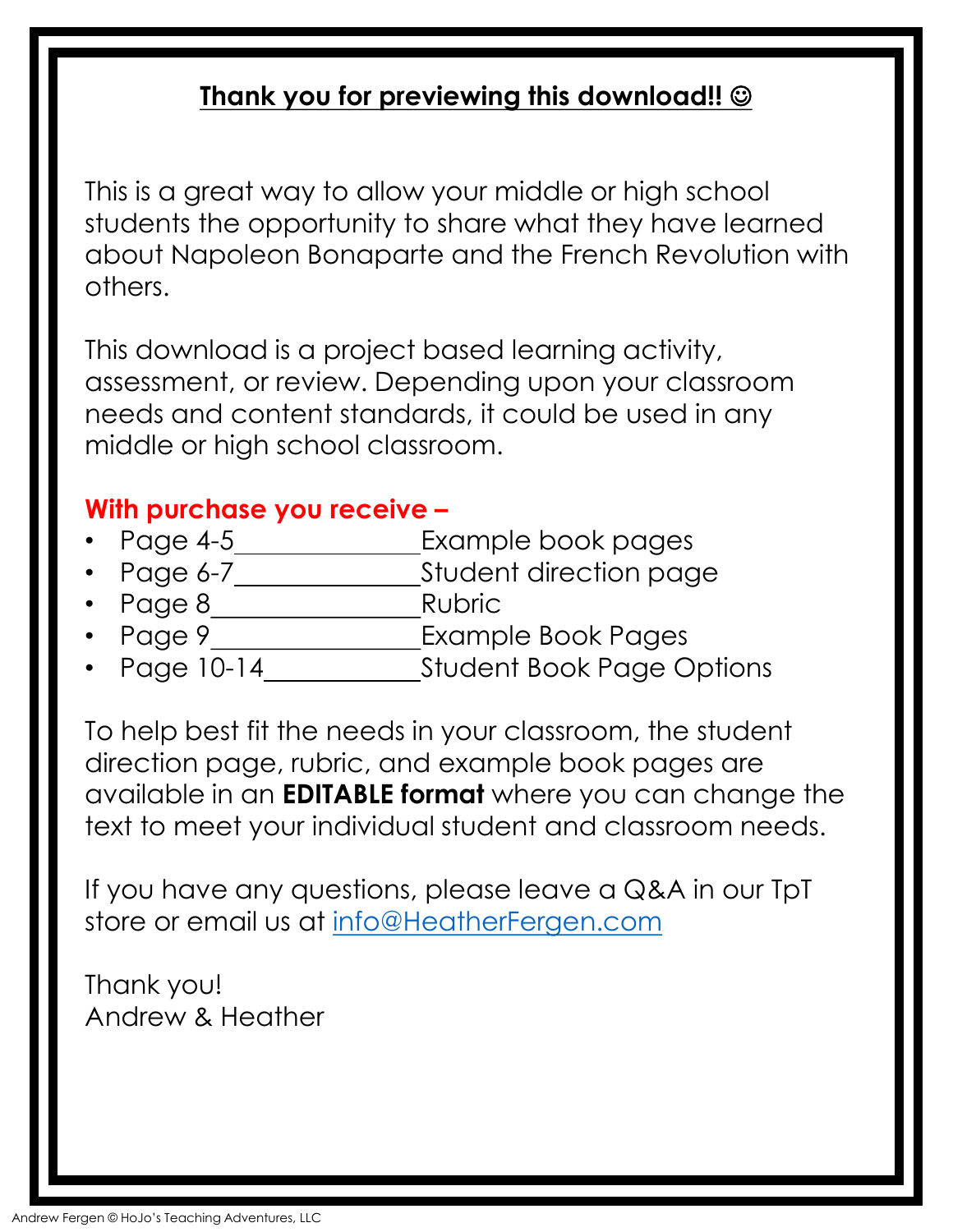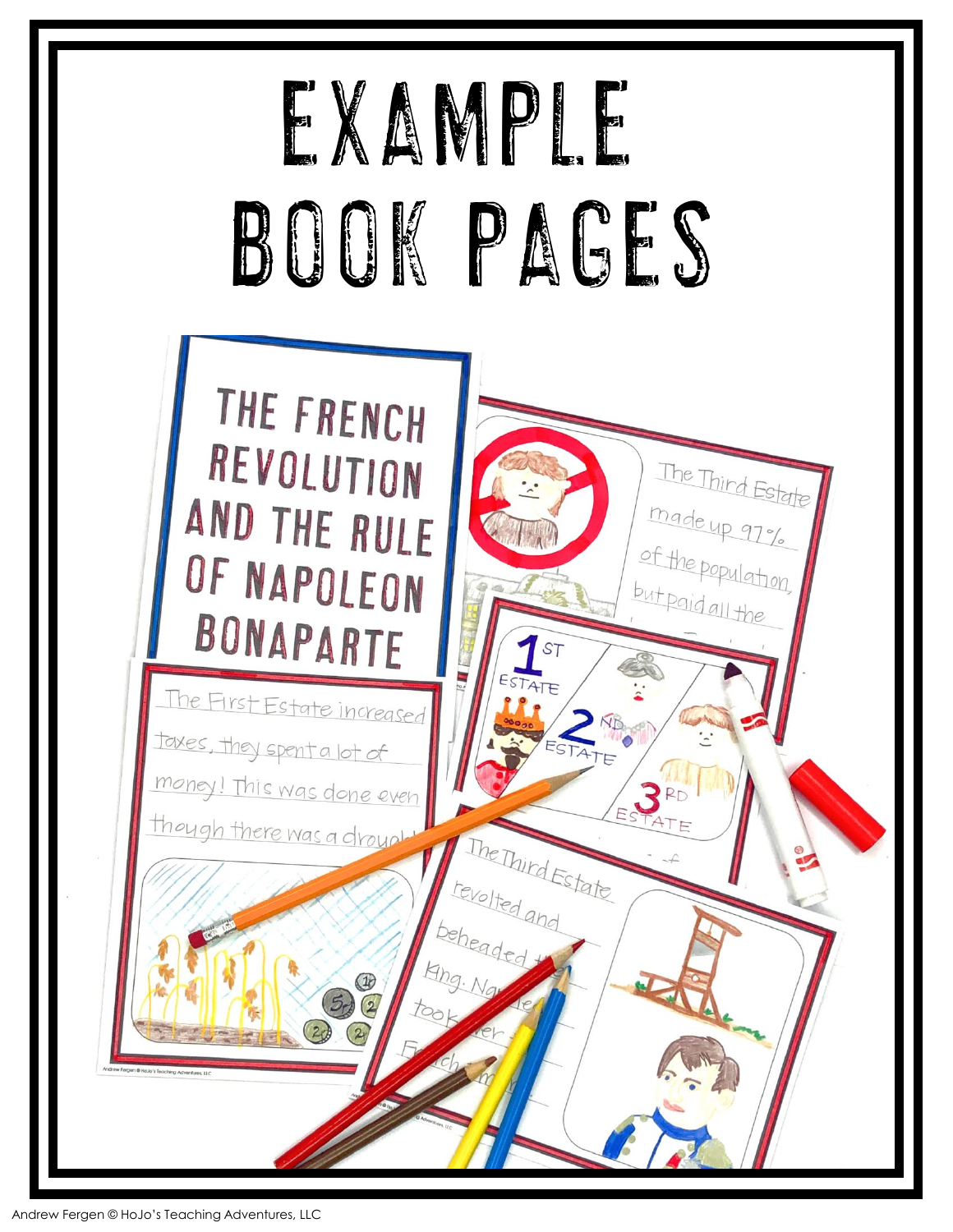

Andrew Fergen © HoJo's Teaching Adventures, LLC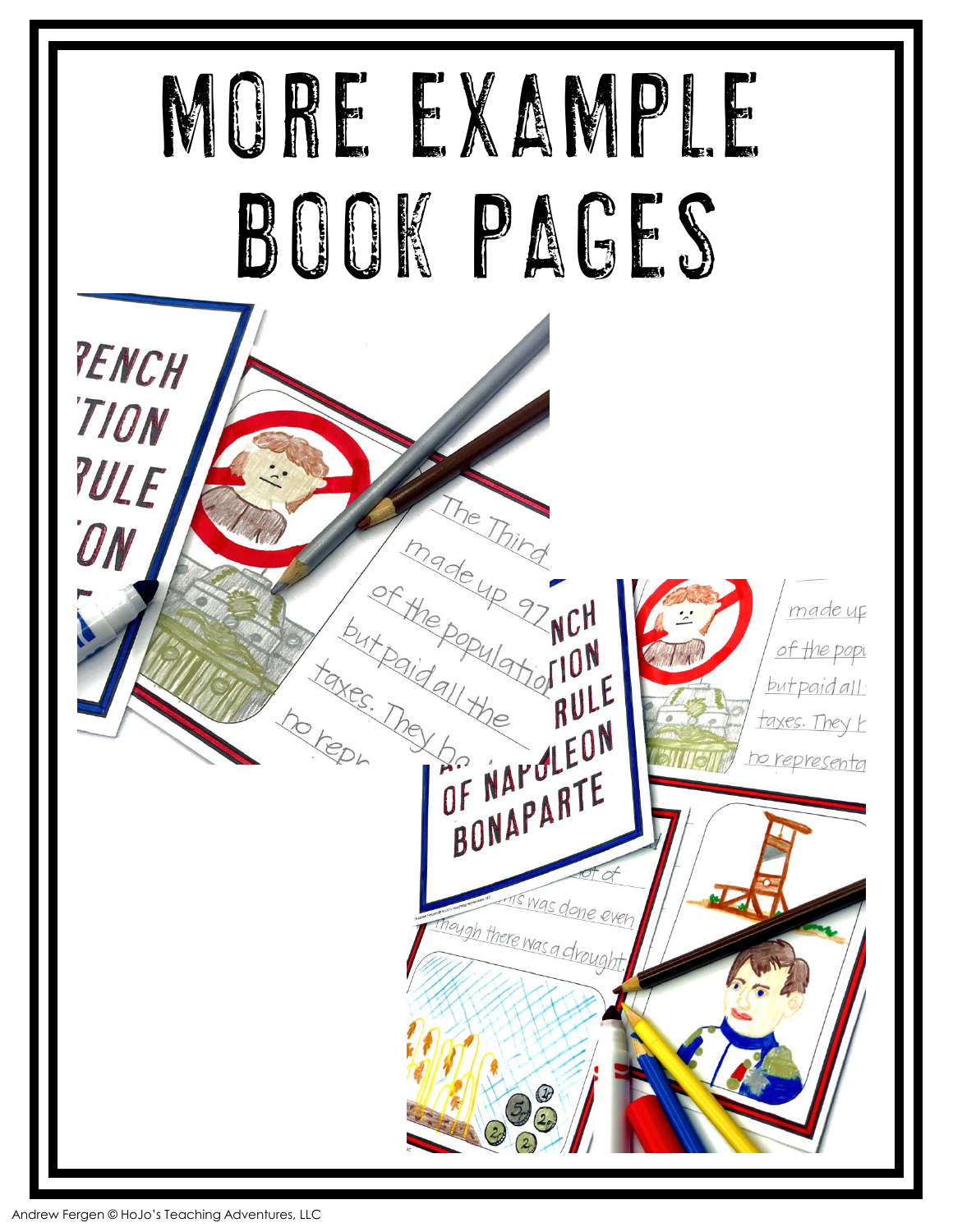